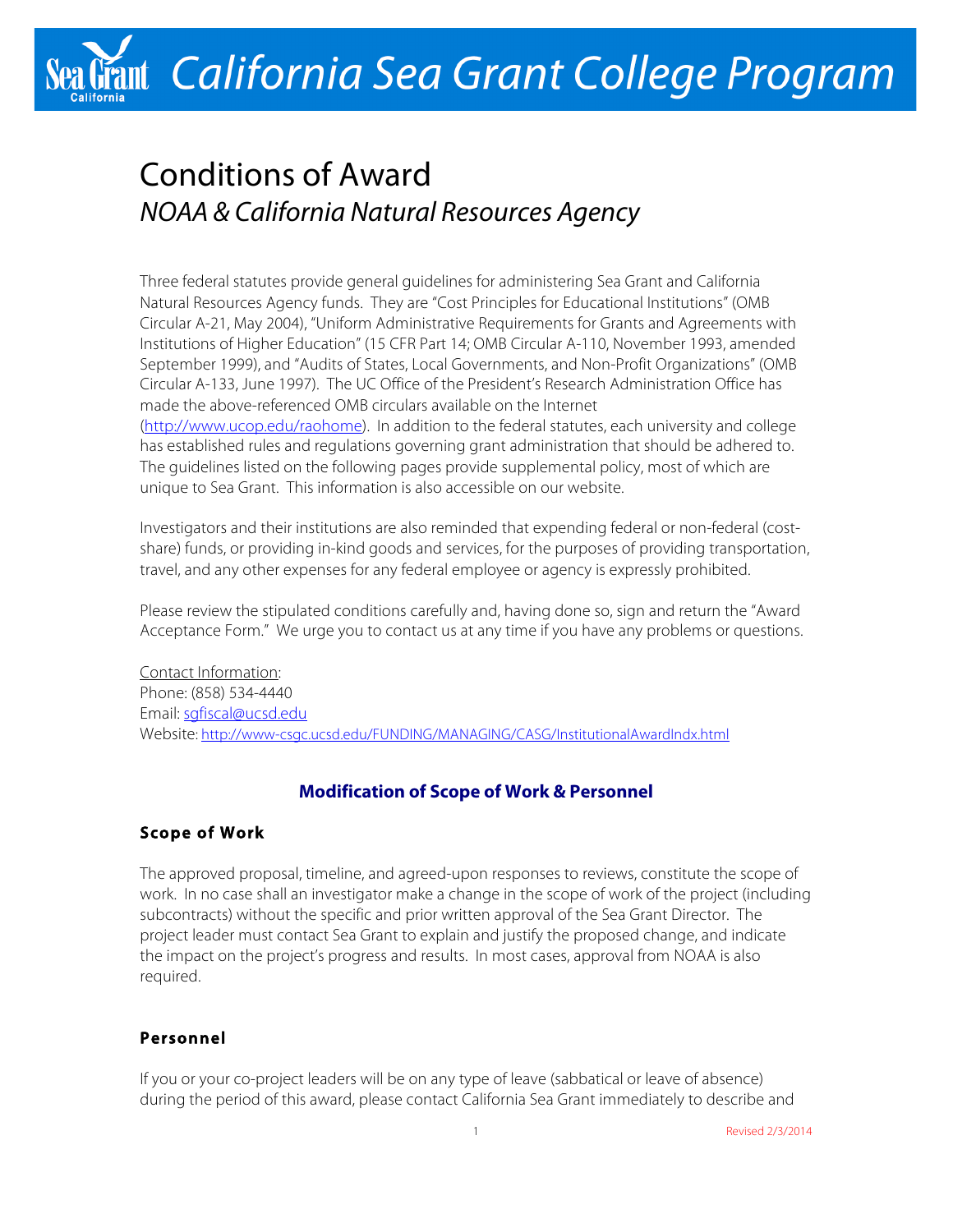determine this action's impact on the research project. It may be necessary to obtain approval from the National Sea Grant College Program office for the appointment of an interim project leader.

Changes in senior personnel, in their grantee organization, or in their percentage of time, require prior approval of the Sea Grant Director. Your request should address any changes in scope. If another project leader is being added, include their biographical sketch and a description of the work they will be performing.

#### **Financial Guidelines**

Most project leaders have three sources of funds for which records must be kept: Sea Grant (federal) funds, California Natural Resources Agency (state) funds, and other non-federal (grantee) matching funds.

Support for your research and any affiliated traineeships may be awarded from two sources: Sea Grant (federal) and the California Natural Resources Agency (state). Federal funds and state funds will be allocated separately and must not be co-mingled. Accordingly, a separate accounting for each of these funds must be maintained. This includes submitting separate reimbursement requests and end-of-year financial reports.

# **Federal Budget**

Your main research award will not include Sea Grant trainee stipend and tuition funds. California Sea Grant will separately award them. Traineeship funds and research project funds must not be co-mingled and must be accounted for separately. If your project includes a trainee, please fill out a California Sea Grant Graduate Traineeship Appointment Form for each appointee, provide a copy of the Sea Grant Research Trainee Guidelines for their review, obtain the required signatures, and return the form to California Sea Grant for approval. This form, as well as our Trainee Guidelines, is available on our web site.

# **Matching Funds/Cost Share**

A report of grantee cost sharing must be submitted within 45 days of the end of each year's award. Please refer to the Proposed Sources of Matching Funds in your proposal and the 15 CFR Part 14 or OMB Circular A-110 (Subpart C - Post Award Requirements, Section .23 Cost sharing or matching) for matching funds criteria.

The agency expects the non-federal share to be expended at the same general rate as the federal funds. Therefore, the principal investigator's institution is responsible for keeping an accounting of matching information throughout the year, with the full amount being documented and reported to the California Sea Grant office within 45 days of the end of each year's award. The principal investigator's institution will be the office of record for the cost share and therefore must keep the back-up documentation in their files. The cost share amount reported to California Sea Grant is then reported to the agency. In addition to submitting the cost share report to Sea Grant, the principal investigator should also report their cost share amount as indicated by their institution's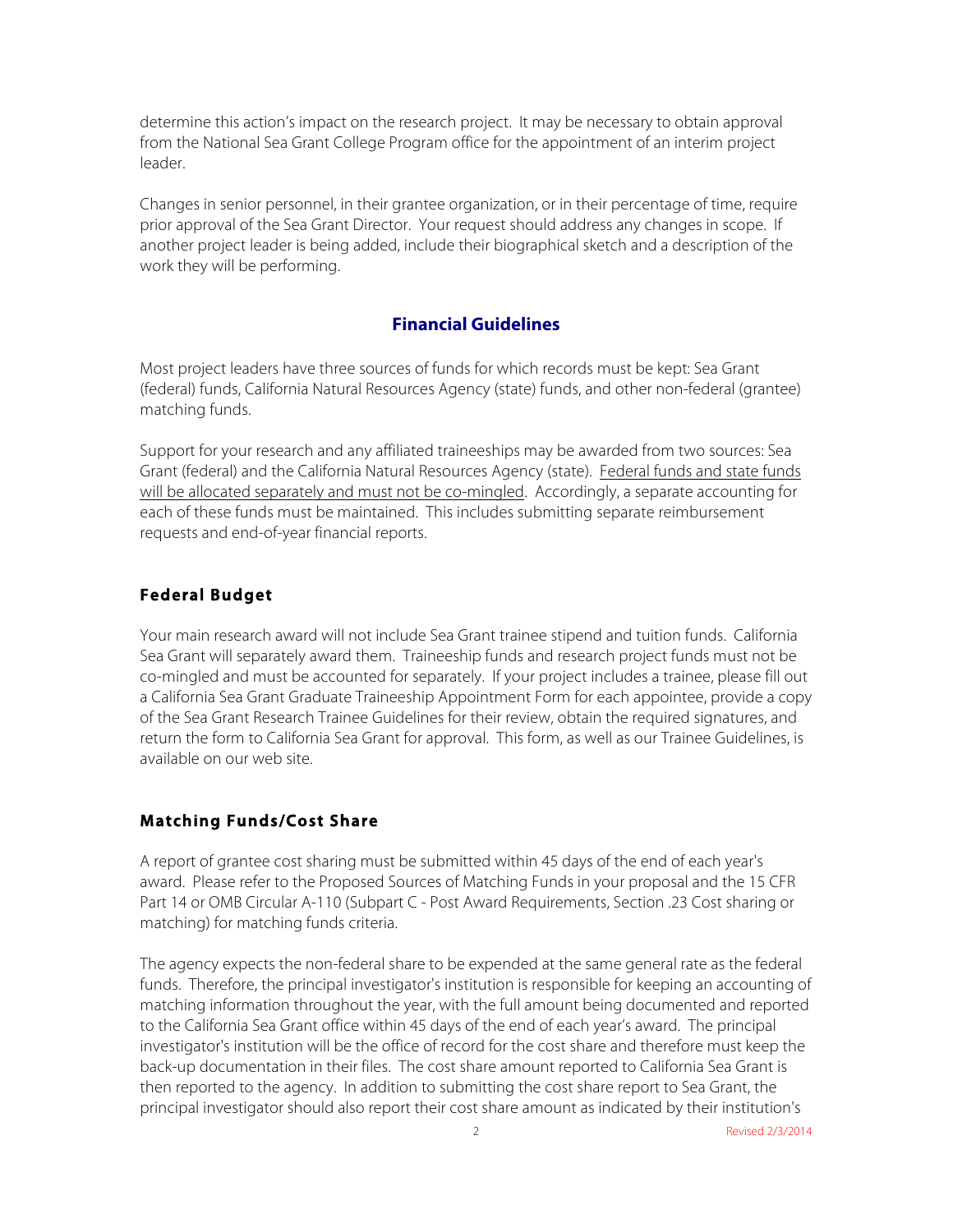policy. Note, time extensions granted do not change the due date of cost share reports.

**SPECIAL NOTE: Cost share documentation must be up-to-date before any other grant actions requested on the project will be considered. This condition also extends to requests related to other proposals or activities by the project's leaders. If the amount of cost-share proposed in the project's budget is not met, a proportional and retroactive reduction in the federal share of an award may be necessary.**

# **How to Invoice for Reimbursement**

To be in compliance, all campuses must submit invoices at least quarterly. Additionally, within 30 days of receipt of the award, campuses must provide California Sea Grant with ledgers or other such documents, which show award set-up. If an invoice is received in the Sea Grant Office showing that federal, state, and traineeship funds have been co-mingled, the invoice will be returned for revision before payment can be approved.

Non-UC Campuses: Any format will be accepted providing the invoice includes all the fields listed in the sample invoices (see website). Back-up documentation is required to receive payment. In order to have an overview of the project's progress, a ledger showing a summary of expenses by category will be required on an annual basis. This includes identifying salaries and benefits, supplies, domestic and foreign travel, and any other costs associated with the project.

UC Campuses: We will accept IRRs from UC campuses as outlined in the UCOP Operating Guidance No. 02-02 (page 7 of document, http://www.ucop.edu/raohome/cgmemos/02-02.htm). Any format will be accepted providing the IRR includes all the fields listed in the UCOP Operating Guidance. Back-up documentation is required to receive payment. In order to have an overview of the project's progress, California Sea Grant will retain the right to randomly request ledgers showing expenses by category.

The final invoice needs to be marked "Final" and is due within 45 days following the termination of the project and/or of the omnibus grant. Any invoices received after the 45-day period will not be paid, unless the campus receives an approval from California Sea Grant for a short extension. It is the responsibility of the campus to contact California Sea Grant within the 45-day period, if there is a foreseeable delay in submitting the final invoice.

Invoices must be submitted directly to California Sea Grant.

California Sea Grant College Program University of California, San Diego 9500 Gilman Drive Dept. 0232 La Jolla, CA 92093-0232 Email: sgfiscal@ucsd.edu Fax: (858) 534-2231

# **Financial Reporting Requirements**

Financial reports (including federal and state final expense reports, equipment inventory, and annual cost share report) are required at the end of each grant year. If subsequent project years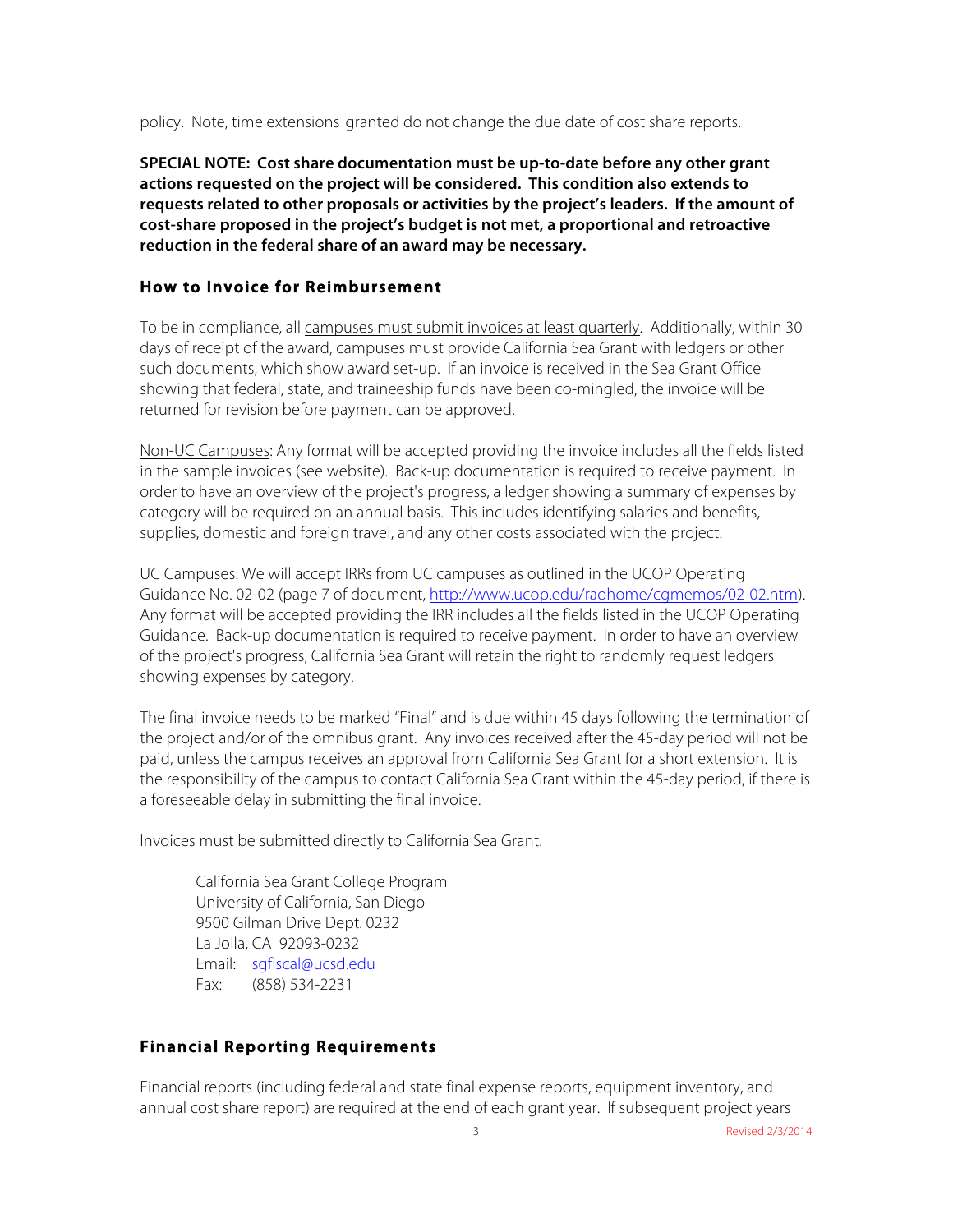are funded under the same award number, then the funding can be added to the first year's account. In this case, the annual federal financial report is not required. Instead submit this report at the termination of the project. The project leader or administrative contact should submit the annual reports of expense through their institution's grants management or extramural funds office. That office should then submit these reports to: California Sea Grant College Program, University of California, San Diego, 9500 Gilman Drive Dept. 0232, La Jolla, California 92093-0232. These forms are available on our website.

- Annual Cost Share Report (federal only) is due within 45 days following the end of each award year. Time extensions do not change the due date of the cost share reports. Additionally, all cost share must be from a non-federal source. In reporting equipment cost share, the principal investigator must claim the fair market value or depreciated value of the equipment. See Matching Funds/Cost Share section above.
- Final Expense Report Research: This report is due within 45 days following the termination date of the project and/or the omnibus grant. The principal investigator or administrative contact should submit the report through their institutions grants management or extramural funds office.
- Final Expense Report Traineeship: This report is due within 45 days following the end of each award year. This report is only required if the award has a traineeship. The principal investigator or administrative contact should submit the report through their institutions grants management or extramural funds office.
- Equipment Inventory Report: If the principal investigator has purchased equipment with Sea Grant funds, the California Sea Grant office requires that an Equipment Inventory Report be submitted within 45 days following the end of each award year.

#### *SPECIAL NOTE: California Sea Grant reserves the right to withhold project funds if appropriate documentation or required reports are not provided by program deadlines.*

# **Special Conditions & Comments**

- Alterations and Renovations: Sea Grant funds cannot be used for this purpose.
- Books: Reference books purchased on Sea Grant funds must be specifically related to the Sea Grant project and must be purchased within a reasonable time prior to the termination date.
- Consultants: Project leaders and other Sea Grant participants cannot receive payment for consultation on Sea Grant projects. Prior approval is required to hire consultants; if consultation costs were not included in the originally approved budget, a letter justifying the request must be sent to the Sea Grant Director for approval.
- Equipment (Permanent and General Purpose): Prior approval is required to purchase any single unit or item of permanent equipment that was not included in the approved budget. If the unit cost is in excess of \$5,000, the Sea Grant office will need to obtain prior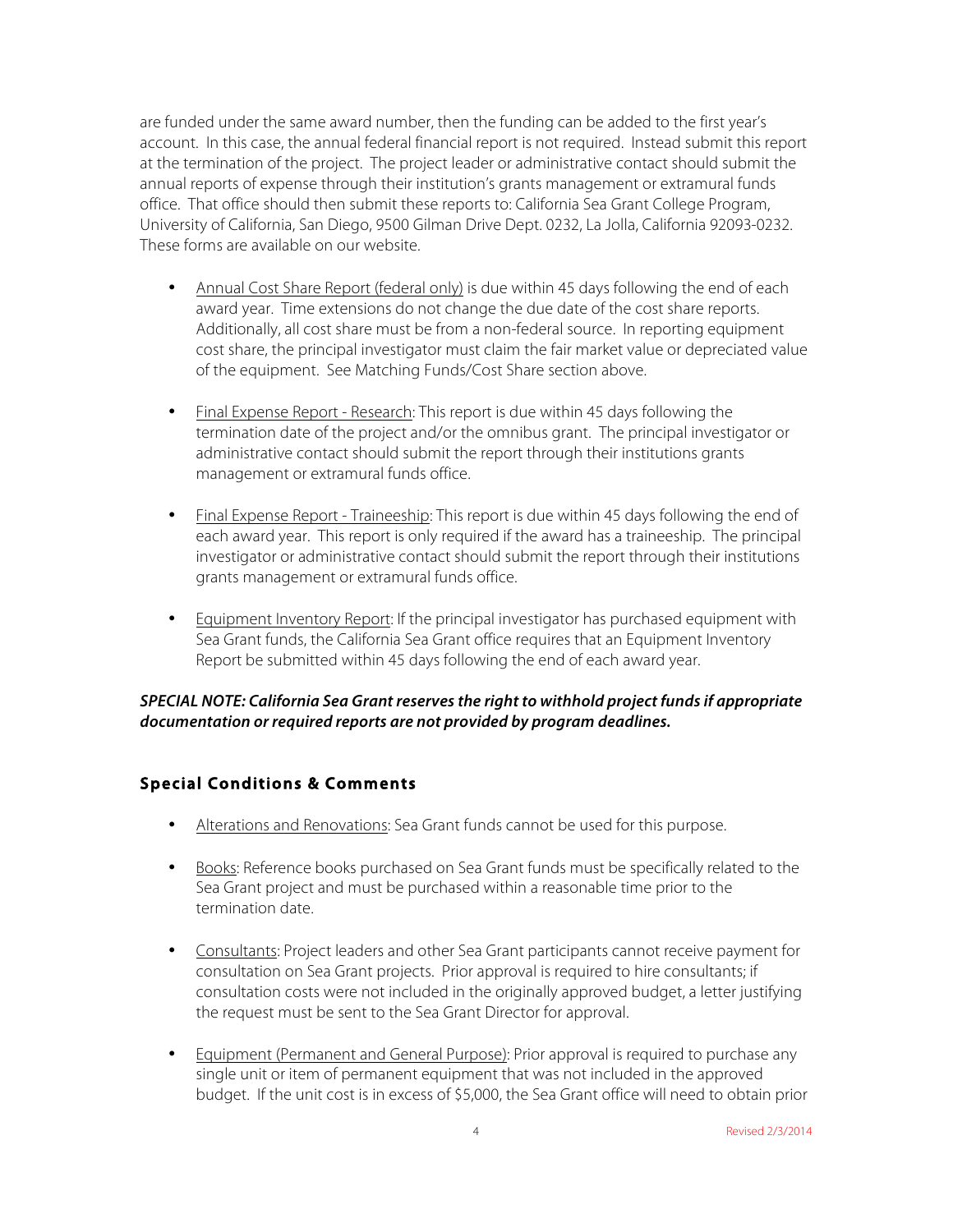approval for the purchase from NOAA. Effective 7/1/04, equipment is defined by the UC Office of the President as articles of non-expendable tangible personal property having a useful life of more than one year and an acquisition cost of \$5,000 or more per unit. Changes in the originally approved budget items require prior approval by the Sea Grant Director.

General-purpose equipment requires specific prior approval regardless of the purchase amount (the same rule applies to costs for rental or repair of general-purpose items). General-purpose equipment includes any item that is usable for activities of the institution other than research (e.g., office equipment and furnishings, air conditioners, reproduction or printing equipment, motor vehicles, computer equipment or accessories, refrigerators, or freezers).

- Mail: Under the MTDC computation of overhead this is unallowable unless specifically requested in the budget justification.
- Meeting and/or meal costs; Catering services: Unallowable unless specifically requested in budget justification.
- Membership Dues/Subscriptions: Payments for memberships and subscriptions are not allowed.
- Office and administrative supplies: Under the MTDC computation of overhead this is unallowable unless specifically requested in the budget justification.
- Rental of Space: Sea Grant funds cannot be used for this purpose.
- Travel: Reimbursement for travel expenses shall not be higher than the University of California approved travel rates. These travel rates are published at: http://www.ucop.edu/ucophome/policies/bfb/g28.html.

If a *foreign* trip is not itemized (location, date of trip, estimated cost broken down by airfare, per diem) in the originally approved budget, the Sea Grant Director requires a written request with justification at least 60 days PRIOR to the trip in order to notify the National Sea Grant office. This justification should include items (a) through (e) below.

Foreign Travel Checklist: All travel must be in compliance with the Fly America Act (contact your campus Contract and Grant or Foundation office if you need further information). Domestic travel includes travel to all U.S. possessions or trusts, such as Puerto Rico, the Virgin Islands, the Trust Territories, Guam, and Samoa. If a foreign trip is not itemized in the originally approved budget, the Sea Grant Director requires a written request with justification. Sixty (60) days PRIOR approval is required. Requests for prior approval of this nature should include the following:

- a) Traveler's name;
- b) Dates traveled;
- c) Origin and destination of the travel;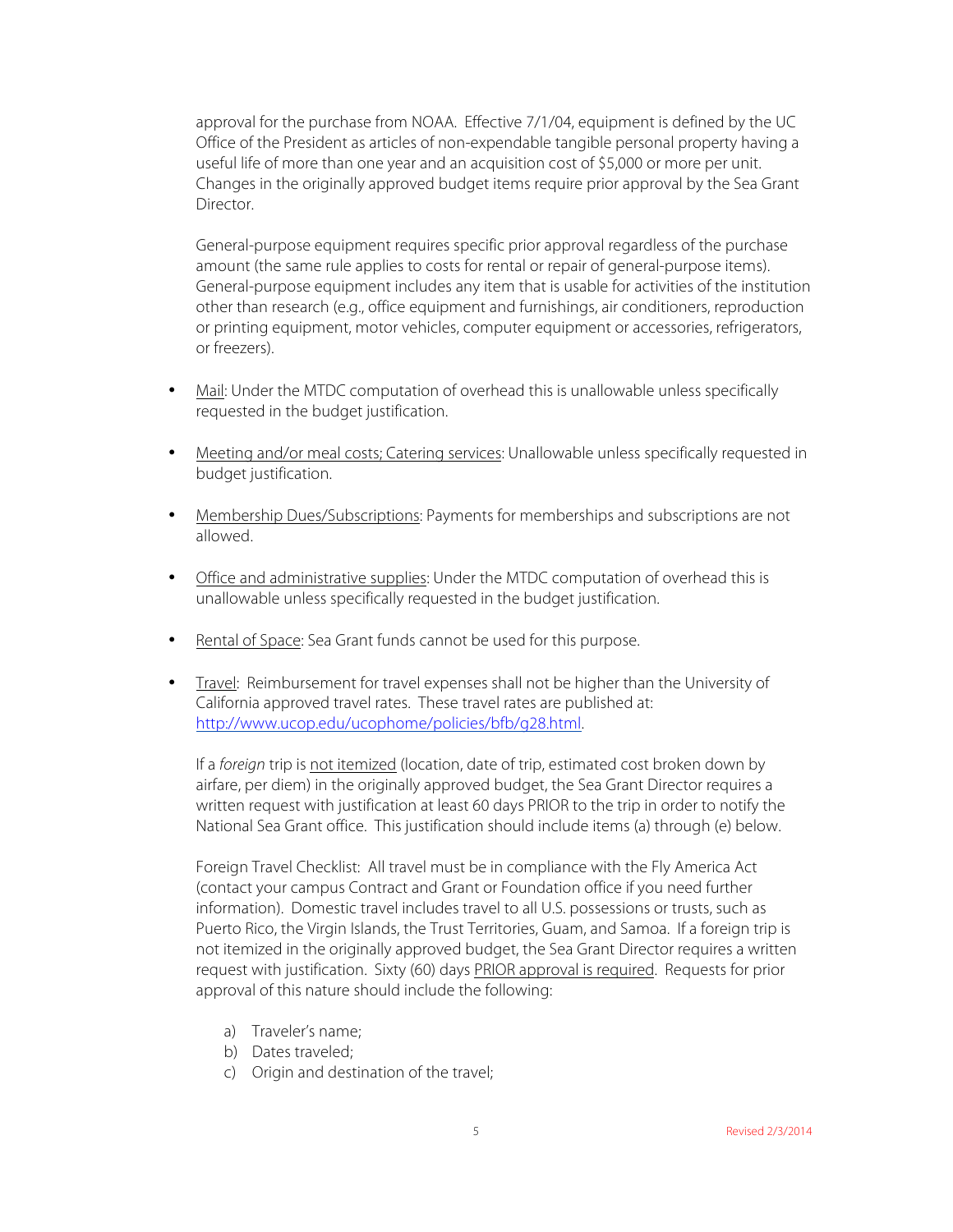- d) Detailed itinerary of the travel, name of the air carrier, and flight number for each leg of the trip; and
- e) Completed Fly America Act Waiver Checklist (see website) if a foreign carrier is used on any portion of a trip even when no U.S. carriers are available.

# **Change Requests: No-Cost Extensions & Rebudgets**

### **No-Cost Extensions**

Investigators are expected to adhere to the project's approved timeline and to complete the project by the award's end date. In the event circumstances prevent this, an email request originating from the lead investigator with carbon copies to all necessary parties must be submitted at least one month prior to the end of the project's expiration date. Please send your request accompanied by a progress report to sgfiscal@ucsd.edu, address the email to Dr. Jim Eckman, and include the following in your message:

- 1) The relevant grant number;
- 2) The Sea Grant project number;
- 3) Your campus account and fund numbers and/or purchase order number;
- 4) The current project end date and new requested end date;

5) A justification for the need for additional time: describe how and why progress has been delayed, which objectives have not yet been completed and a new timeline for their activities; 6) Indicate expected fund balance for each expense category, the reason for the balance, and an explanation of how the funds will be used (provide dollar amounts).

7) If applicable, justification for the extension of the traineeship; and

In order for a request to be reviewed, the project must have the following:

- 1) Cost-share documentation of all investigators must be up-to-date;
- 2) Progress report must accompany request as a separate document; and
- 3) Progress and/or completion reports for all affiliated investigators must be up-to-date.

Please be aware that extensions do not extend the due date of the Annual Cost Share Report or the annual Progress Report. Additionally, approval of a no-cost extension for the research project does not automatically extend the traineeship(s) associated with the project. No-cost extension requests for traineeship funds must be specifically requested. In addition, an extension to the final year of a project necessitates the submission of an annual Progress Report and a final Progress Report.

*SPECIAL NOTE: Projects may not be extended merely to allow recipients to spend unobligated funds. Extensions may be one-time or may be approved incrementally, but in all cases extensions may not exceed 12 months beyond the original project period ending date. Any unused funds at the end of the project period will revert to California Sea Grant.*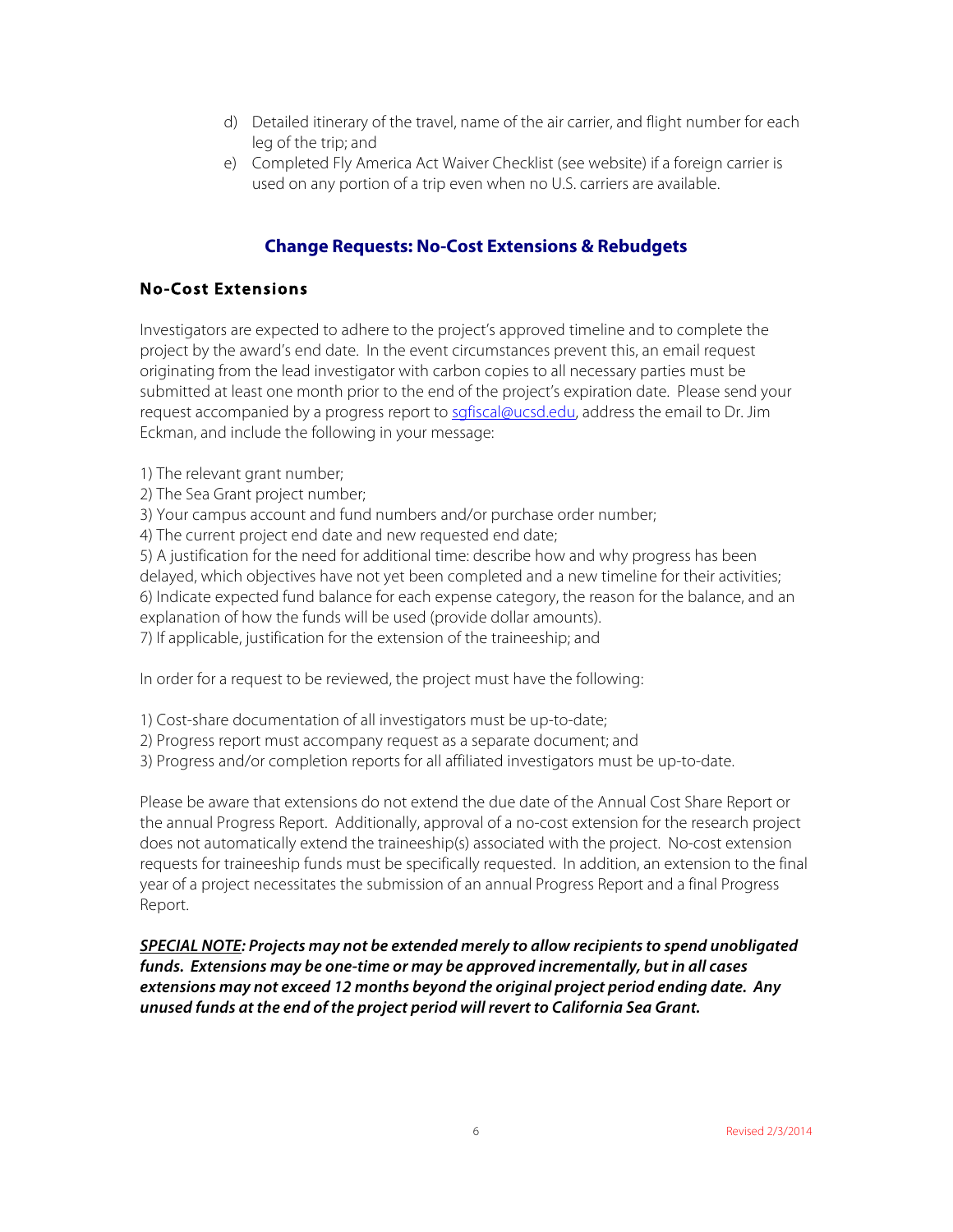#### **Rebudgets**

All transfer of funds into or from the equipment and foreign travel categories require the prior approval of Dr. Jim Eckman, the Sea Grant Director. In addition, prior approval of the Sea Grant Director is required if cumulative transfers between categories exceed 10% of the originally approved total Sea Grant costs, or if funds are being transferred into any category where they were not originally budgeted. The email rebudget request must originate from the principal investigator with copies to all necessary parties. It should be sent to sgfiscal@ucsd.edu, addressed to Dr. Jim Eckman, and should include the following details:

1) The relevant grant number;

2) The Sea Grant project number;

3) Your campus account and fund numbers and/or purchase order number;

4) For each category requiring the rebudgeting of funds, include:

a) Salaries – Indicate the total funds required for each employee, as well as the overall total. Provide a justification for the need to increase costs or an explanation of the remaining balances in salaries.

b) Supplies – Identify the category (e.g., laboratory or marine) and include a dollar amount for each category.

c) Equipment – Provide a description of the equipment to be purchased or leased, including unit cost and total purchase or leasing costs. Identify the purpose of each equipment item and how it will benefit the project or be used for the project.

d) Travel – If the overdraft in travel is due to an additional trip, include the number of travelers, to/from details, type of transportation (e.g., airfare, mileage) and total cost of the trip. Identify the purpose of each trip and how it relates to the project.

e) Other – Identify cost categories such as communications, printing, publication charges, graphics, phones, computer time or usage, and total for each category.

f) Indirect Costs – Funds may be transferred between direct and indirect costs if ALL of the following conditions apply:

1) If a transfer of funds among direct cost categories results in a revision to the amount of indirect costs but does not exceed the cumulative budget transfer threshold of 10% that would require prior approval; and

2) If the authorized transfer of funds and the adjustment of the amount of indirect costs do not exceed the approved total project costs; and

3) If the indirect cost rate does not change; and

4) If the adjustment of the amount of indirect costs does not result in a change to the approved award's scope of work.

5) The original and new budget by line item in a spreadsheet format as follows:

| Category             | <b>Budget</b> | Rebudget | <b>New Budget</b> |
|----------------------|---------------|----------|-------------------|
| Salaries             | 10,000        | $-2,000$ | 8,000             |
| <b>Benefits</b>      | 3,000         | $-750$   | 2,250             |
| Supplies             | 2,000         |          | 2,000             |
| Travel               | 1,000         | 2,750    | 3,750             |
| <b>Indirect Cost</b> | 1,600         |          | 1,600             |
| <b>Total Costs</b>   | 17,600        |          | 17,600            |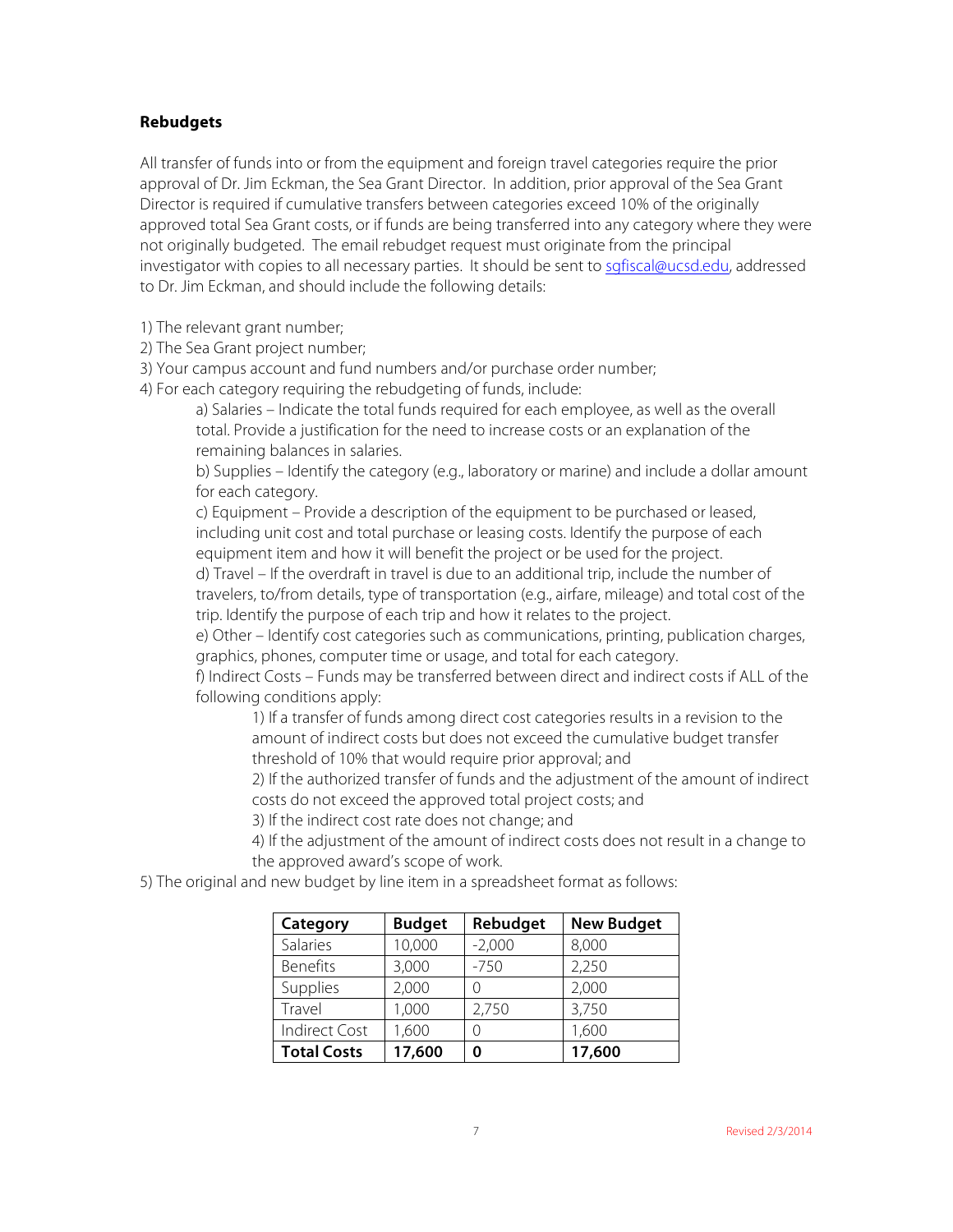# **Documenting Program Success & Technology Transfer**

A primary goal of the National Sea Grant College Program and California Sea Grant is the dissemination of results of Sea Grant-funded research and its ultimate use by coastal audiences. California Sea Grant's ability to obtain funds depends directly on how well we achieve this goal. In order to assist Sea Grant administrative staff with this task, you will be required to provide us with progress reports every 12 months, regardless of extensions.

In addition, because Sea Grant awards federal and state funds, we have an obligation to provide information to the public. Sea Grant responds to inquiries from the public and news media about the *funding* of your project with the CASG project number, title of project, total funding approved, dates/duration of project and the principal investigator(s). We routinely provide public updates on the *progress* of funded projects through news releases, web articles, annual Program Directory, etc. In the case of a specific inquiry, we will notify you, and if appropriate, encourage the inquirer to contact you directly.

Sea Grant Communicators and Extension Specialists may also contact you. We encourage you to assist them as much as possible in carrying out their outreach activities. We may also invite you to participate in workshops, seminars, and other meetings conducted by California Sea Grant and/or its Extension Program.

Since we must document project results, impacts, and benefits, our communication with you will continue beyond the completion of your funded project.

*SPECIAL NOTE: Your assistance in providing timely and meaningful documentation of the impact your work has made will be considered in evaluation of future proposal submissions. Furthermore, continued or new funding of any Sea Grant project with which you are affiliated will be withheld until previous, outstanding progress reporting requirements are fulfilled.*

# **Progress Reporting**

Progress reports are a required condition upon accepting Sea Grant funds. Progress reports serve as the basis for Sea Grant's decision regarding continuation of a multi-year project into its next year. A final Progress Report will be required within 30 days after the termination of your project. Specifications regarding reports will be emailed to you in advance of their due dates.

This reports may be found on the Sea Grant website.

• Annual Progress Reports: At the end of every year, a call is issued for a report on the results from the preceding grant year. Each project leader is required to complete an annual progress report. This report is due 30 days after each award year, regardless of extensions. For terminating projects, a final progress report is due 45 days after the termination of the project.

# *SPECIAL NOTE: California Sea Grant reserves the right to withhold the project funds if appropriate documentation or required reports are not provided by program deadlines.*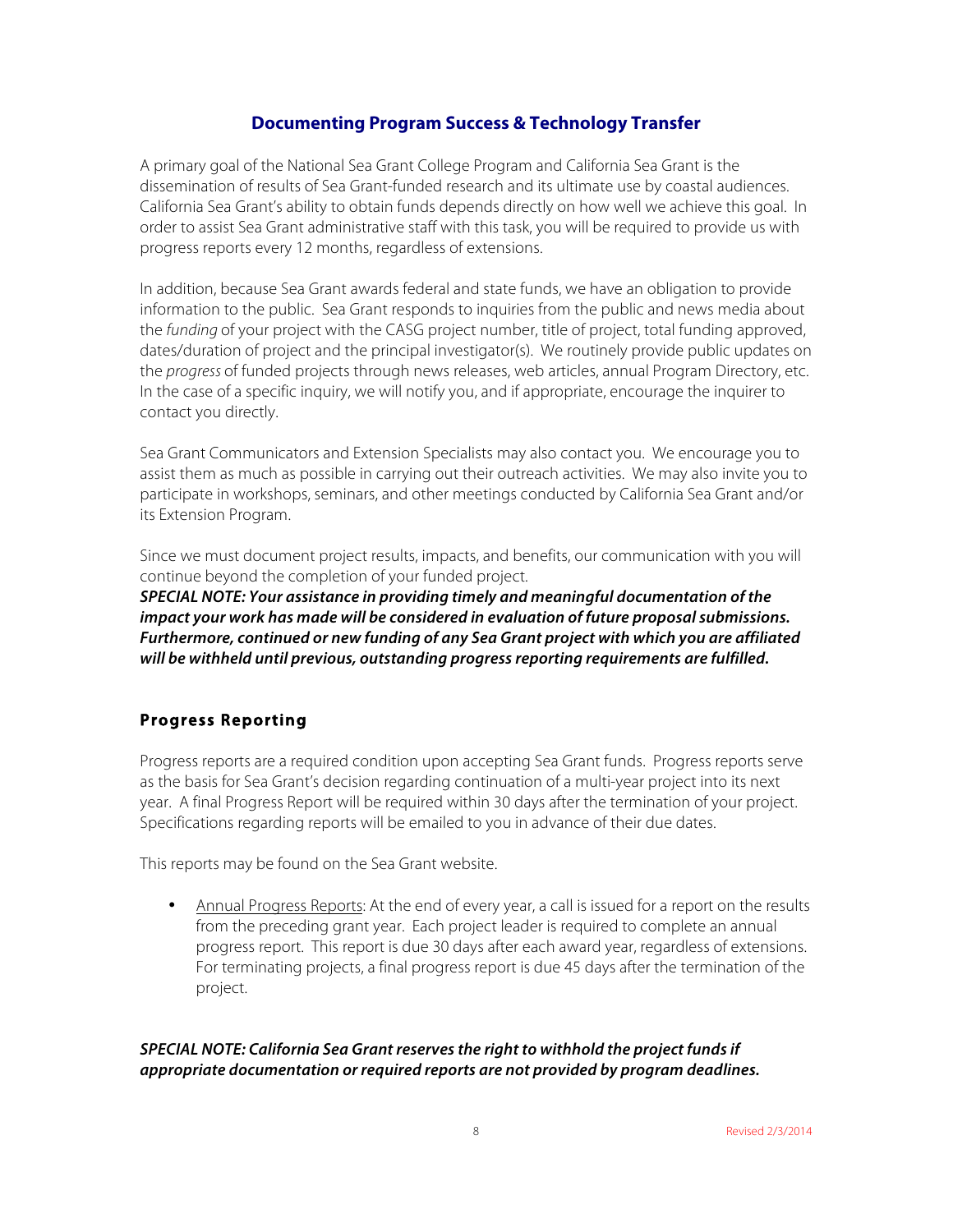#### **Patents**

All potentially patentable ideas, inventions, discoveries or improvements made during the grant terms must be disclosed promptly. UCSD project leaders to whom this applies should download, complete and submit the form found at http://invent.ucsd.edu. Other UC researchers should go to the UC Office of the President's website: http://ucop.edu/ott/contacts.html. CSU and private institution researchers should contact their grants administration office for instructions.

# **Theses/Dissertations & Trainees**

#### **Theses/Dissertations**

Costs for typing theses or dissertations are not allowed. See Publications Guidelines for required copies.

#### **Trainees**

The principal investigator or administrative representative will need to submit the Graduate Trainee Appointment Form and provide the trainee with the Traineeship Guidelines before California Sea Grant can reimburse their campus for traineeship expenses. If the trainee separates as a Sea Grant trainee, then the principal investigator or administrative representative will need to submit the Graduate Trainee Separation Form.

Please make sure that the traineeship award is set up within 30 days of receipt of the award allocation and is overhead free. For more information refer to the Trainee Guidelines found on the Sea Grant website.

# **Publications, Article Reprints & Presentations**

It is essential that you and your trainees properly acknowledge support by the California Sea Grant College Program and the National Oceanic and Atmospheric Administration in all materials that you publish as a result of your Sea Grant project.

California Sea Grant is required by the National Sea Grant College Program to distribute copies of publications resulting from Sea Grant-sponsored research. To ensure both proper acknowledgement of the Sea Grant program and proper dissemination of your published research results, refer to the Publication Guidelines found on the Sea Grant website at http://www.csgc.ucsd.edu/FUNDING/MANAGING/CASG/PoliciesGuidelinesReports.html. Please consult these guidelines when you are first preparing your publication and later when you have been advised of its acceptance and are ordering PDFs or reprints. The California Sea Grant College Program expects that you will publish the progress and results of your Sea Grant-funded work through technical journals, proceedings, trade press, etc. Please include in your project budget estimated costs for publications.